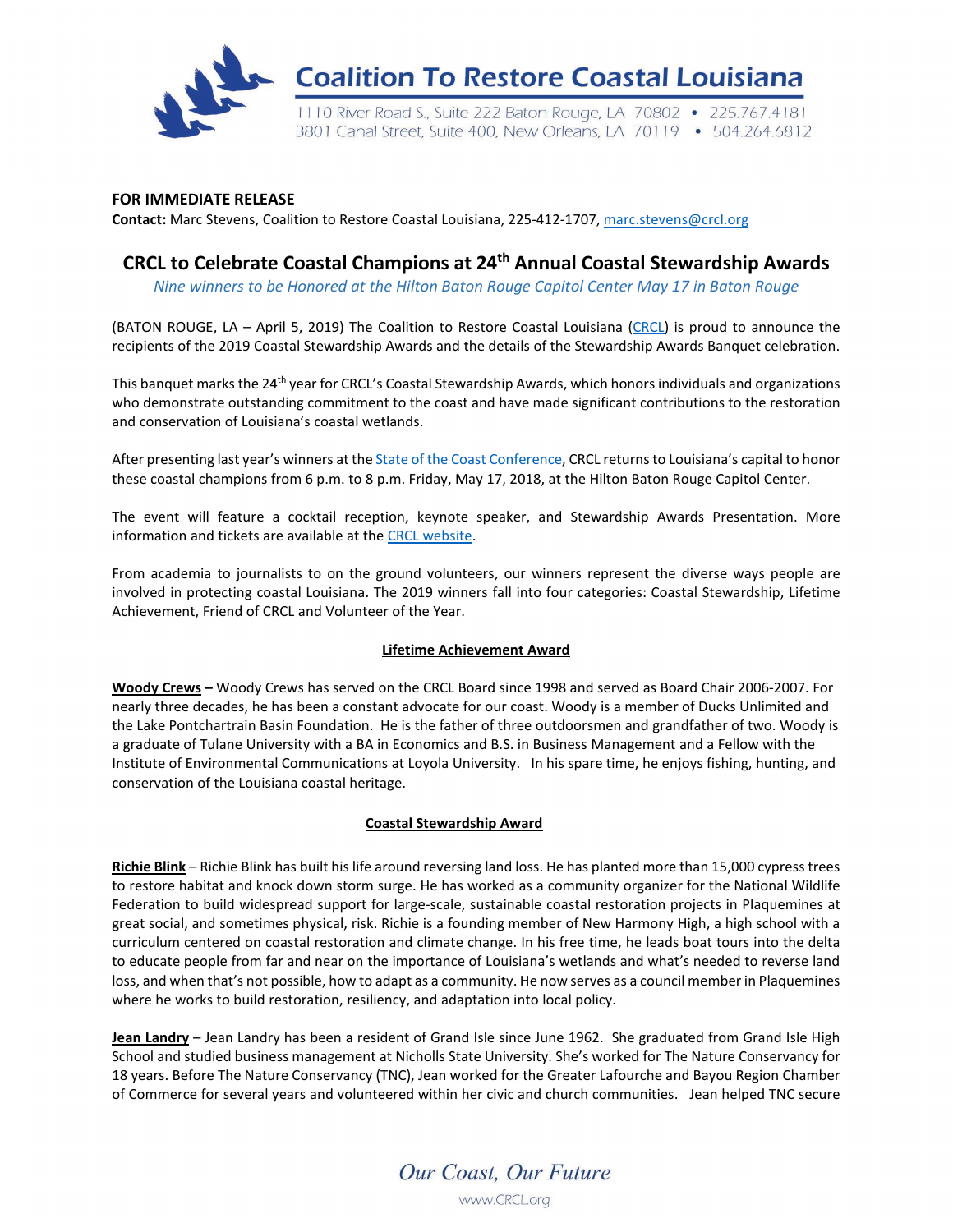its first donation of maritime forest, The Grilletta Tract. A year or so later TNC offered her the opportunity to manage the program at Grand Isle. Jean was a co-founder and chairperson of the Grand Isle Migratory Bird Festival, which is celebrating its 21st year in 2019. She leads partnerships and friendships with the Barataria Terrebonne National Estuary Program, Nicholls State University, Town of Grand Isle, and countless other schools, universities, and NGOs. Jean also serves as Vice President for the BTNEP Board of Directors and creates opportunities for visiting schools and colleges/universities to interact with Grand Isle residents and students.

**Ted Jackson** — Ted Jackson was born in McComb, Mississippi in 1956 and is a graduate of Parklane Academy, Southwest Mississippi Junior College and the University of Southern Mississippi. After two years with the Daily Iberian in New Iberia, LA, Ted joined The Times-Picayune in 1984. In 1996, he was part of a four-member team that produced Oceans of Trouble, a comprehensive look at the impending collapse of the world's fisheries. The writing and photography broke new ground in the understanding of the environmental crisis unfolding in south Louisiana, which earned The Times-Picayune the 1997 Pulitzer Prize for public service — the first Pulitzer in the paper's 160 year history. He has covered the physical destruction and emotional trauma of earthquakes and hurricanes, most notably, Hurricane Katrina. The Times-Picayune staff won a Pulitzer Prize for public service and another for breaking news, for their coverage. His work has appeared in newspapers, magazines, and books around the world including The New York Times, The Washington Post, Newsweek, Time, and National Geographic. He has appeared on the CBS Morning Show, ABC, CNN, Fox News, and NBC. He has been interviewed multiple times on NPR and was one of three subjects featured in a documentary on Hurricane Katrina on The Weather Channel.

**Linda Hooper-Bùi** — Linda Hooper-Bùi is an Associate Professor of Environmental Sciences at LSU who became intensely interested in coastal issues through research on fire ant flood survival strategies. She, along with undergraduate students she mentored, discovered that coastal fire ants have changed their behavior and physiology in response to sea-level rise. Since then, she has worked on disturbance ecology in the Gulf of Mexico responding to the BP drilling disaster and the recent Roseau cane dieback. Linda leads research on the effect of restoration practices on the Gulf plant and animal community and investigates impacts of climate 'sloshings and forcings' on coastal plants and animals. Another major effort is her work promoting persistence in STEM education in K-12 and creating mentoring networks in University STEM education in the United States. She is the director of LSU's awardwinning chapter of EnvironMentors, a mentored environmental science program for Scotlandville High School students.

**James "Ed" Bodker**— Ed Bodker grew up on the edge of the swamps and marshes just south of Ponchatoula. The grandson of a fur buyer, Ed first began loving and learning about the wetlands by listening to stories told when trappers showed up to sell their fur. By age nine, he was using a pirogue and wading in the swamps and marshes close to home. Ed graduated with a degree in Biology from Southeastern Louisiana University and continued his studies in evolutionary theology, graduating with a M. div. from Colgate Rochester Theological Seminary. Environmental science became Ed's chosen profession of work. Serving as the Environmental Program Manager for the Louisiana Department of Transportation and Development, he managed the environmental evaluation laboratory until his retirement in 2006. After retiring, Ed became an advocate for wetland preservation spending much of his time studying nutrient pollution. Ed is currently working with several environmental advocacy groups.

**Byron Encalade** — Byron Encalade is a native of East Pointe A-LA Hache, LA, a small fishing village in Plaquemines Parish, Louisiana. A commercial fisherman himself, Byron is a firm and committed advocate for our coast. His wholehearted dedication to a sustainable future for coastal lives and livelihoods is evidenced by his community involvement. Byron is the president of the Louisiana Oysterman Association. He is currently serving as Plaquemines Parish Constable, District 1, Ward 3. He is a member of GO FISH, which advocates for sustainable fisheries along the Gulf Coast communities. Byron is also a voting board member on the Louisiana Oyster Task Force. In 2016, he was recognized by President Barack Obama as a Champion of Change for Sustainable Seafood. Byron has been engaged in harvesting and transporting seafood throughout the United States. He continues advocating for policies benefitting his community, the Gulf Coast, and the state of Louisiana.

Our Coast, Our Future www.CRCL.org